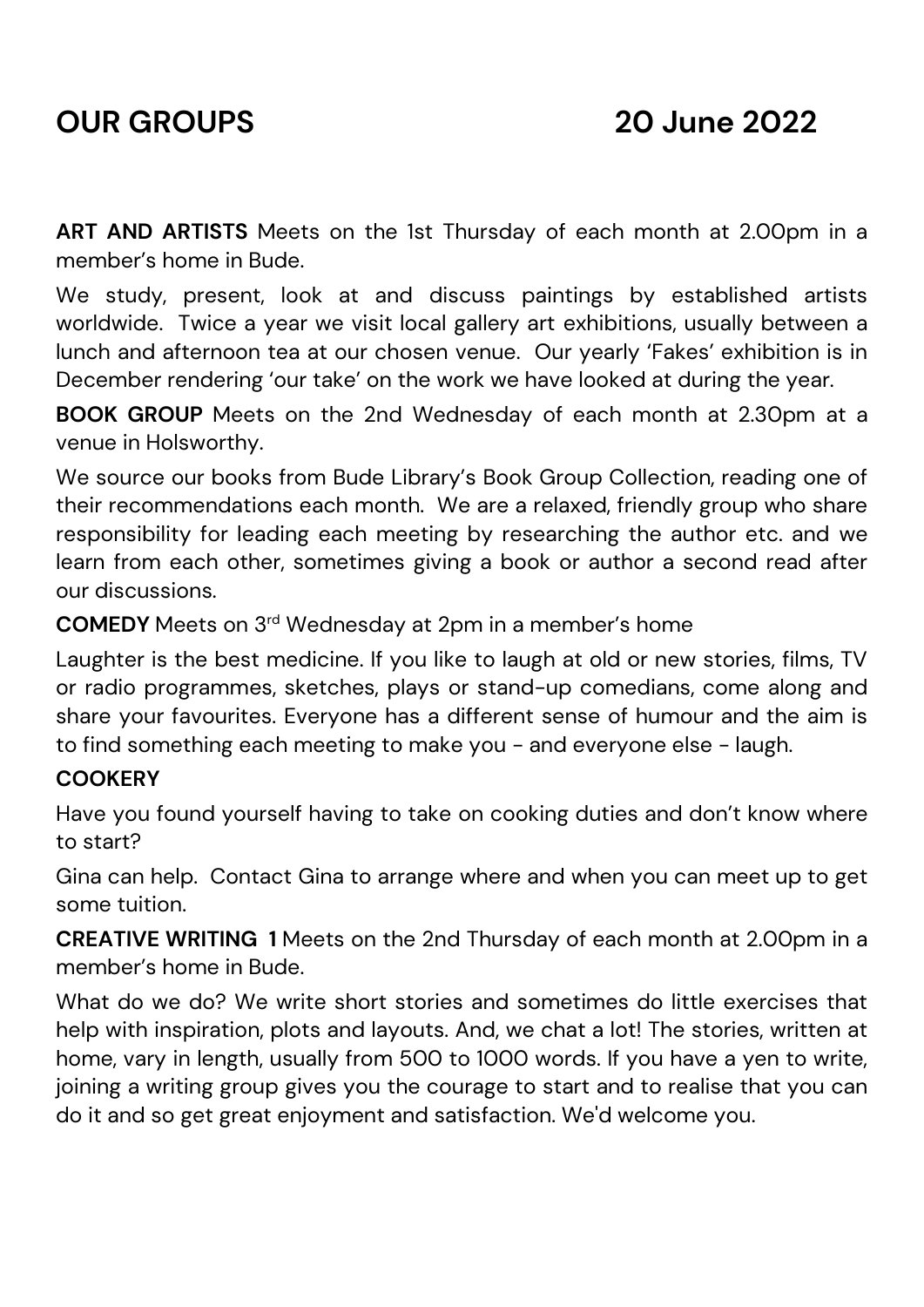**DOWSING** Meets on the 4<sup>th</sup> Tuesday of each month. Usually at 2.00pm but time and place can vary.

Learn about energy and Ley lines, finding drain pipes, electricity cables and finding lost personal items. Visit archaeology sites, local churches. Indoor sessions could include dowsing for your own health, map reading and distance healing.

**DRAMA** Meets on alternate Mondays at 09.30am to 12.30 pm in The Parkhouse Centre, Bude

*'*When we are not rehearsing or compiling a play to perform, we mostly do improvisation and much laughter Is often the norm. We don't take our 'craft' over seriously, to enjoy is the order of the day and, if we can manage it, our ultimate aim is to present to our audience a good play.'

**DRAWING FOR ALL** Meets on the 4th Tuesday of each month at 1.30pm to 4.30pm in the Parkhouse, Bude or the Bude Cricket Club.

Our Group offers opportunities which help us see and think like an artist. We enjoy using a variety of media and share tricks of the trade for interesting effects. We aim to have fun practicing and experimenting in a relaxed atmosphere, exploring our individuality.

**FAMILY HISTORY** Meets on the last Friday of each month at 2.00pm to 4.00pm in the Poughill Methodist Church Hall.

Every aspect of family history is explored using old photographs, post cards, school reports and records etc. Unusual names, trades/professions of our ancestors often turn up some interesting stories and occasionally we have a presentation by Janet Few, a local historian.

**GARDENING** Meets on the 1st Wednesday of each month. The venue will usually be a garden visit.

Most of the time we visit gardens, which are sometimes opened especially for us. November is our planning meeting for the coming year. December is often a 'Gardener's Question Time' hosted by a member. January a shared lunch with a plant and seed swap and in February we may have an expert speaker. In April we also manage to squeeze in a very successful Plant Stall at the U3A OMM which raises funds to pay for our speaker. Entrance fees for garden visits are paid by the member.

**HISTORY A SIDEWAYS LOOK -** Meets on 2nd Wednesday each month, at 10.30am in the Falcon Hotel, Bude.

The aim of this group is to choose a period of history and then look at several different aspects of life at the time. Topics for discussion might include literature, the arts, social customs, education, transport, science, fashion, food, sport, economics, politics, and so on.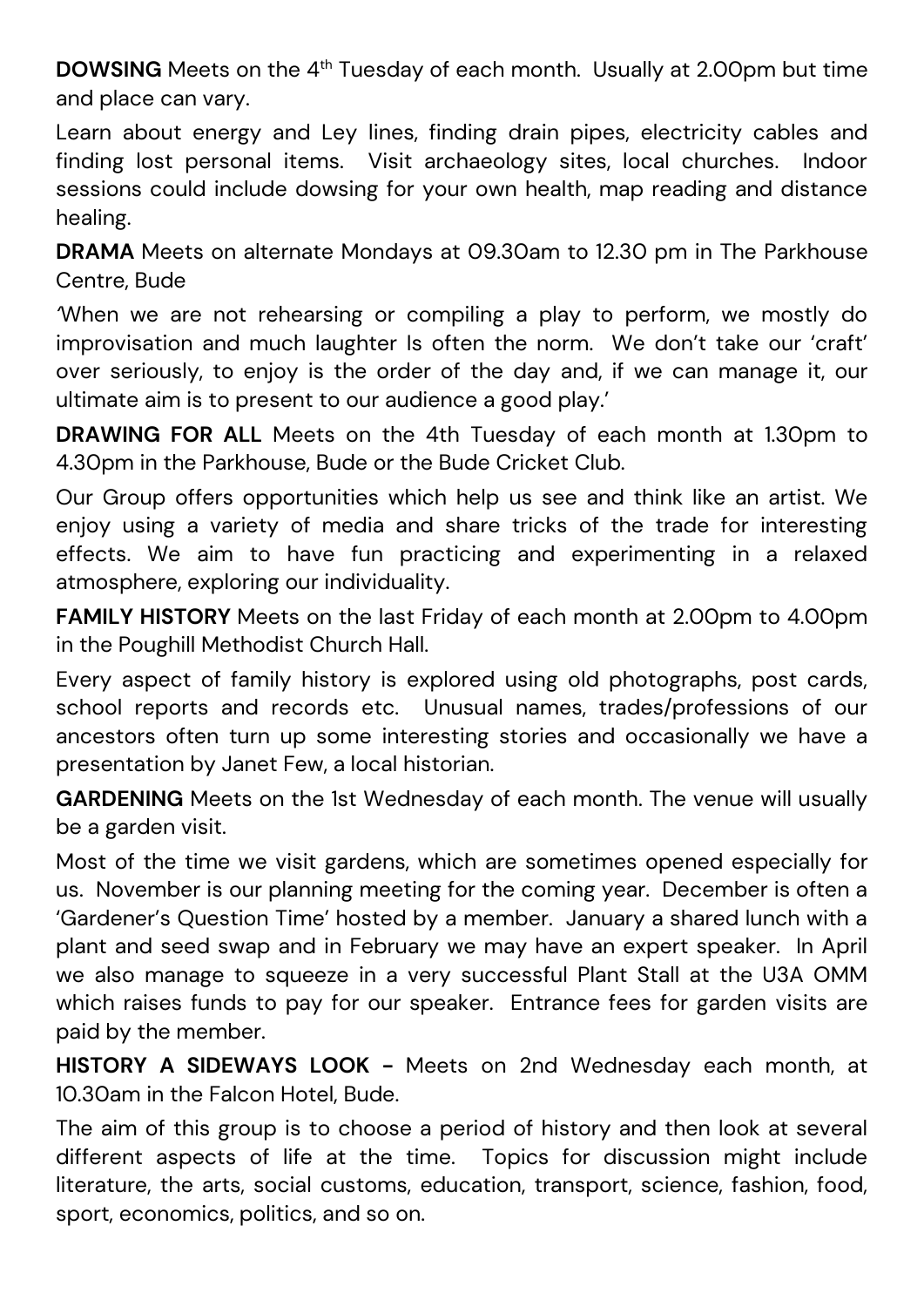**LINE DANCING - FOR FUN** £5.00 per session Meets every Tuesday pm at Poughill Village Hall

This is a group who enjoy the fun of line dancing without worrying about telling their left from their right, it is run by an experienced teacher every week. Feel free to come along as often as you wish.

**LOCAL HISTORY** Meets on the 4th Thursday of each month at 10.30am in the Brendon Arms, Bude.

This group explores all aspects of history associated with Bude and its surrounding area.

**NATURE WATCH** Meets on the 4th Wednesday of each month, usually for all day field trips at varying locations.

The aim of this group is to observe the nature around us, including birds, habitat, wildlife, wild flowers, trees, coastal life, and more, mostly through field trips and guided walks and occasional presentations. No dogs allowed, please, other than assistance or guide dogs.

**NEWS & VIEWS** Meets on the 1st Tuesday each month at 11.00am in a member's home.

Attributes required for this group are an enquiring mind, the willingness to share, to listen and have fun.

**NOT STRICTLY YOGA** Meets on the 1st and 3rd Friday of each month at 10.00am in the Bray Institute, Maramchurch.

Run by a qualified yoga teacher, Tai Chi instructor and Reiki master. Will include Hatha Yoga (postures), Prana Yama (breathing), Yoga Nidra (relaxation) and Meditation as well as some Tai Chi practices.

**PHOENIX - CONVERSATION** Meets on the 2nd Thursday of each month at the Falcon Hotel, Coachman's Bar at 10.00am.

Why not come and join us for coffee and a chat at the Falcon, a welcoming warm beautiful old coaching inn, no more than 600 metres from the Parkhouse Centre, on the other side of the Bude Canal. We enjoy a relaxed and comfortable couple of hours which will cost you no more than a cup of Coffee, Tea or Hot Chocolate.

**PHOTOGRAPHY 1** Meets on the last Friday of each month at 10.30am in a member's home.

A different subject is chosen each month and it is interesting to see the many different interpretations that members present. This group will suit all levels of expertise (or none) and is a perfect opportunity to learn from others which is, of course, what U3A is all about.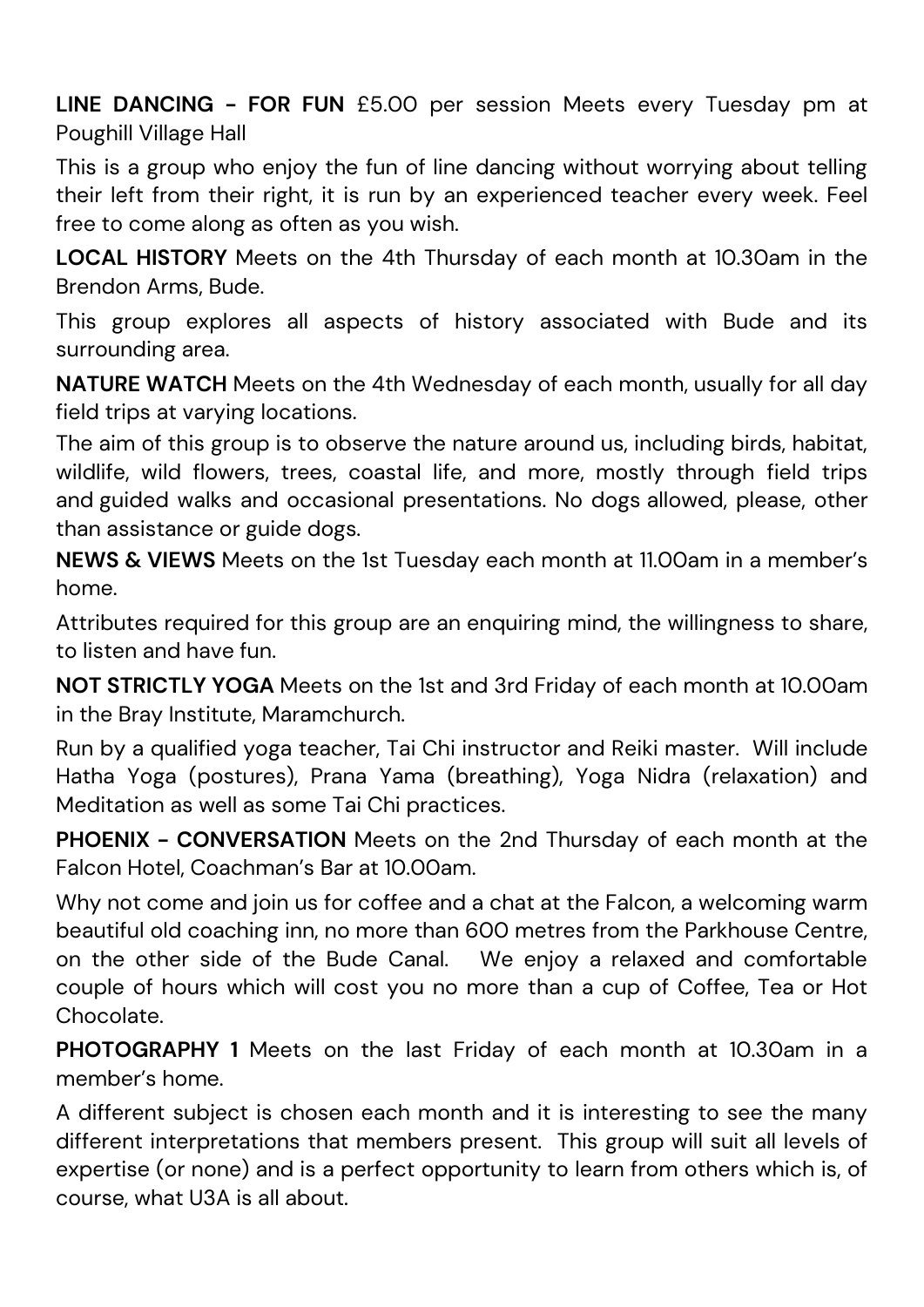**PHOTOGRAPHY 2** Meets on the 2nd Thursday of each month at 10.00am in the Parkhouse, room 4.

Photos produced around the monthly theme are discussed in a relaxed and supportive manner. As well as helping each other with photographic queries we also hold occasional outings often in conjunction with Photography Group 1.

**PLAY READING** Meets on alternate Mondays at 10.30am at the Falcon Hotel coffee lounge.

We order tea/coffee in the bar to cover venue costs. The plays are supplied by St Austell library and are ordered as and when needed.

**POETRY - CLOSE READING** Meets on the 1st Thursday of each month at 10.30am in a member's home.

Despite the rather dry-sounding name of our group, we are kept young and lively by the excitement of looking into poems as if they were deep rock-pools, with different things swimming around inside them. We take it in turns to choose a poet, and then select half a dozen or so of their poems, with every member having a chance to look at them in advance of our meetings.

**ROCKS AND RUINS** Meets on the 2<sup>nd</sup> Tuesday of the month, mostly for field trips, usually all day.

This group arose out of the Geology group with a remit to expand and include geology, local industrial archaeology and heritage. There is a wealth of places to visit in the South West that come under these headings so please join us for some very interesting and educational outings.

**SCRABBLE 1** Meets on the 1st and 3rd Friday of each month at 2.00pm at a member's home.

The fascination of words and the fun of board games make this a very popular group.

**SCRABBLE 2 & OTHER WORD GAMES** Meets on the 4th Monday of each month at 2.30pm in a member's home.

Scrabble with other word games added, such as Quiddler, Upwords and Boggle. Fun and friendly afternoons.

**SERENDIPITY** Meets on the last Thursday of each month at 2.30pm in a member's home or out on a field trip.

Serendipity is the discovery, by chance, of pleasing and/or interesting things! So, in our Serendipity 2 Group, we don't plan things too far ahead. We are open to members' suggestions and then learn a great deal at our meetings about our local landscapes, community and sometimes ourselves from either visiting places or doing something constructive, for instance crafts or discussion at someone's home. Most importantly, we always have fun doing it.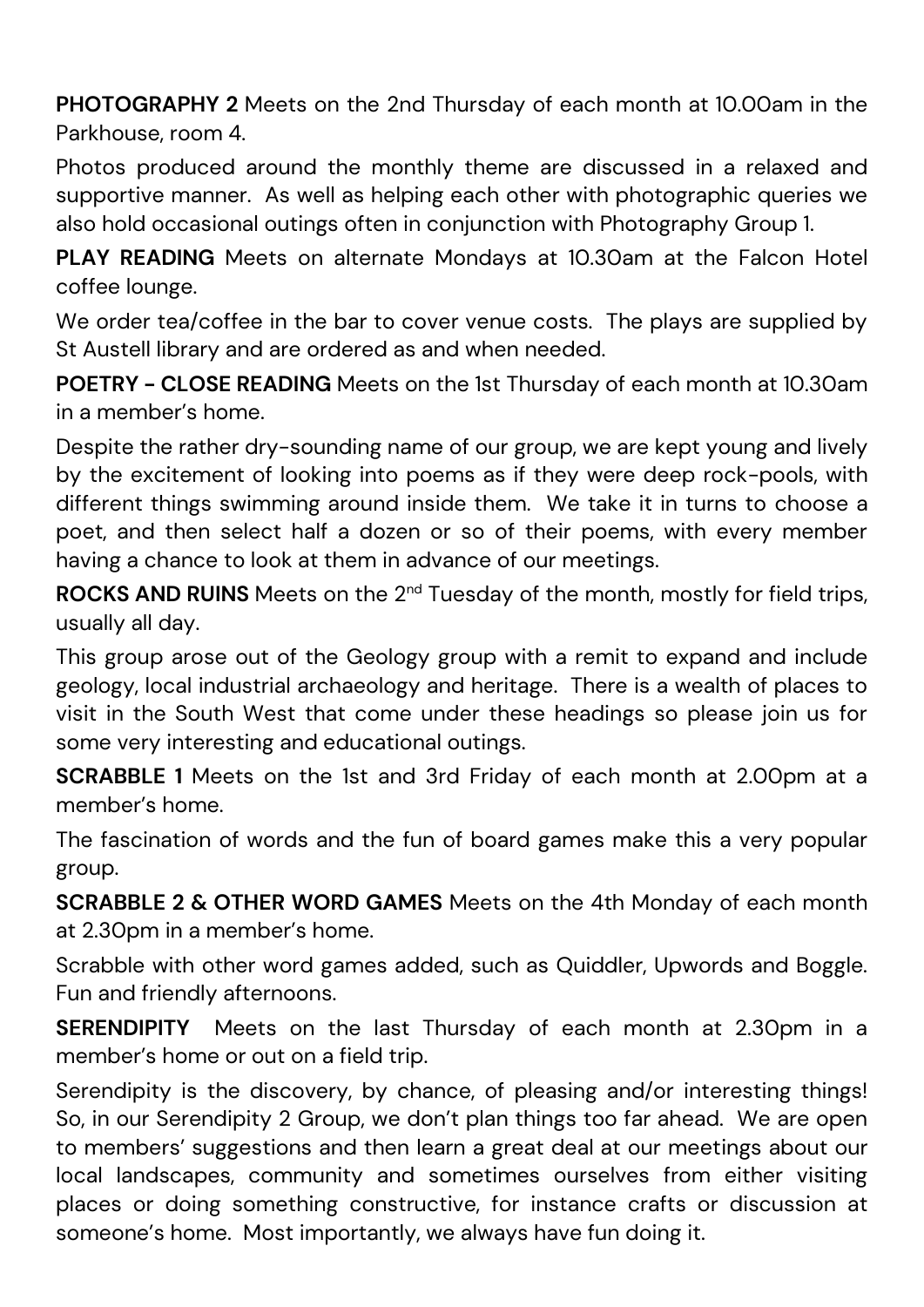**SHARING MUSIC** Meets on the 2nd Tuesday of each month at 2.30pm in a member's home.

We have a schedule for each of the monthly meetings from September to July (taking a break in August to allow members time to indulge in holiday pursuits). A small 'steering committee' composes the yearly schedule, including the many requests from members that have been submitted. Many of the monthly meetings are 'Free for All' with everyone encouraged to bring two or more of their favourites in line with the theme for that month. Some afternoons are devoted to a particular composer and a few brave members have volunteered to take the whole afternoon on a theme close to their hearts.

**SHARING POETRY** Meets on the 2<sup>nd</sup> Wednesday 2.30pm

This group is always free choice. Members bring along any poem that they think others will enjoy.

**SIGNING** Meets on 2<sup>nd</sup> Monday at 2.30pm in a member's home

Learn to 'speak' your own language another way, signing is becoming an increasingly popular way for people without hearing issues to communicate with those who do.

**SINGING FOR FUN** Meets on the 2nd and 4th Friday of each month at 2.30pm in a member's home.

We always have fun and enjoy all types of music. Remember that music and singing are good for you and can even improve your health. We visit Fairfield Residential Home on the 1st Monday of each month where the residents look forward to singing along from our song sheets.

**SOCIAL BRIDGE** Meets on Tuesdays at 2.00pm in The Brendon Arms, Bude.

This group is friendly and non-competitive, ideal for those who used to play rubber bridge in the past and want to revive its particular challenges to brain and memory, but in a congenial social environment where chatting about bidding and play is encouraged and a sense of humour is permitted.

**STROLLING/SHORT WALKS** Meets on 1st Monday at 10.30am and 3rd Monday at 2.00pm

We aim to do a circular walk of between 2 & 4 miles within a 10 mile radius of Bude, with a refreshment stop where possible.

**TAI CHI - QIGONG** Meets on 2nd and 4th Friday of the month at 10.00am at Bude Methodist Church Hall.

This group is run by a qualified Tai Chi instructor and we tend to focus on Qigong (energy work), 'Shibashi' and various other Qigong practices to promote health and wellbeing.